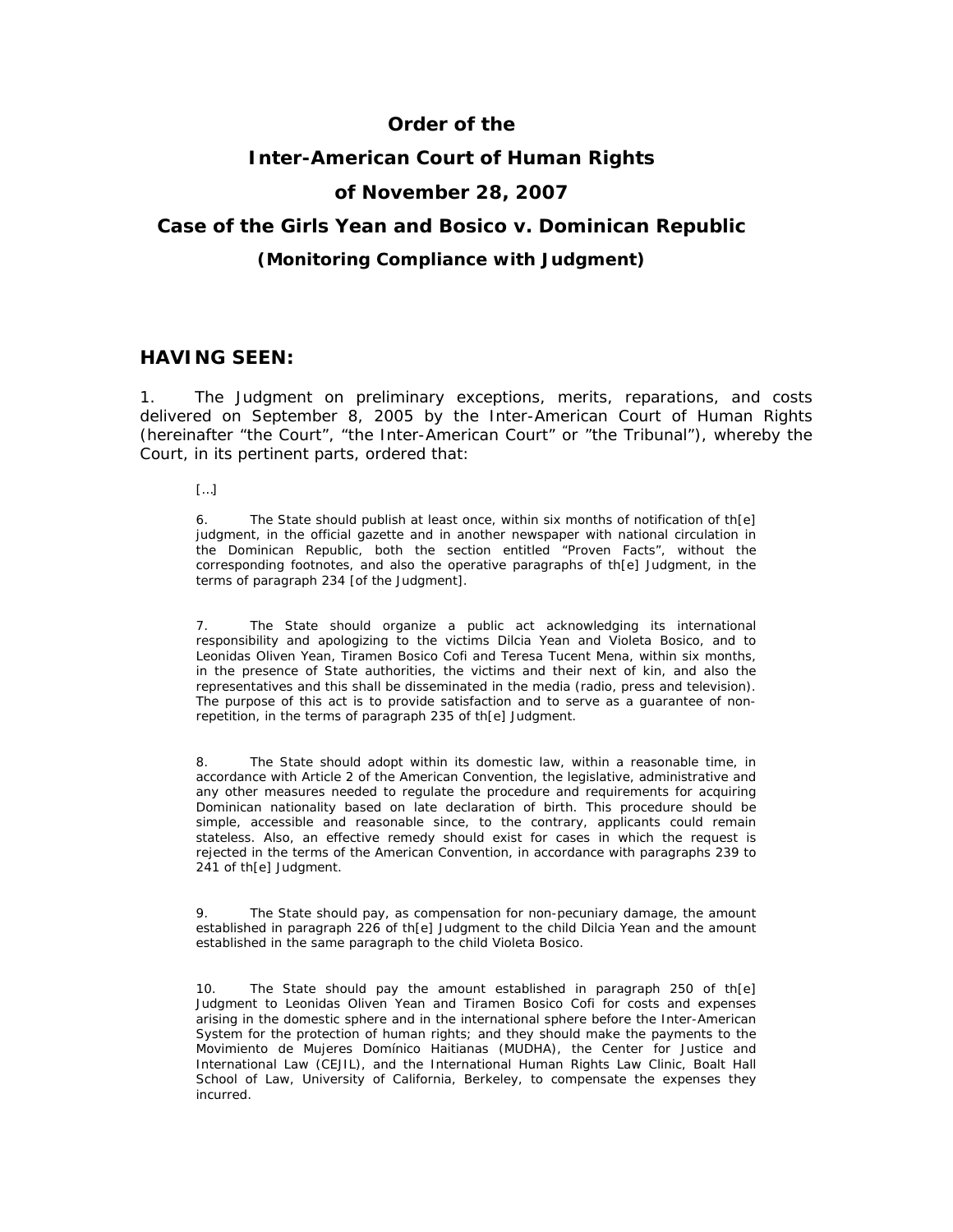11. The Court shall monitor implementation of th[e] Judgment and will deem the case closed when the State has fully complied with the terms of this judgment. Within one year of notification of th[e] judgment, the State shall provide the Court with a report on the measures adopted to comply with it, in the terms of paragraph 259 of th[e] Judgment.

 $\left[\ldots\right]$ 

2. The communication submitted by the representatives of the victims and their next of kin (hereinafter the "representatives") on September 29, 2005, requesting the Court to "order the State to omit the names of victims Dilcia Yean and Violeta Bosico in the publication of the [J]udgment" of the Court delivered on September 8, 2005, as a means to safeguard safety and humane and moral integrity of the victims based on the concerns expressed by Mrs. Yean and Mrs. Bosico and their next of kin regarding their personal safety.

3. The notes of the Secretariat of the Court (hereinafter the "Secretariat") of October 7, 2005, wherein, following instructions of the Court, it informed the parties that the request filed by the representatives on September 29, 2005, was submitted after the Judgment had been signed and the opinions had been delivered, for it was not possible to omit the names of the victims therein. Nevertheless, the Dominican Republic (hereinafter the "State" or the "Dominican Republic") was required to "take any necessary step to comply with the sixth operative paragraph of the Judgment [...] on publication of the relevant parts thereof, and omit the names of the girls and their next of kin, and name their initials instead."

4. The reports submitted by the State on April 5 and 28 and November 2, 2006, February 19, 2007 and November 21, 2007, whereby it submitted information on the means of compliance with the provisions of the Judgment delivered by the Court on September 8, 2005 (hereinafter the "Judgment"), and stated, *inter alia*, that:

a) with regard to the sixth and seventh operative paragraphs referring to the request of the Court to omit the names of the girls and their next of kin and name their initials instead in compliance with sixth operative paragraph of the Judgment, it stated that in granting the representatives request to amend the Judgment for such purposes, the Court impliedly "repealed the seventh operative paragraph insofar it is illogic" to organize a public act acknowledging the State's international responsibility and apologizing to the victims whose "identities would be revealed and the [victims´] concerns about their safety would increase if not made by other means;"

b) it requested recommendations on the means of compliance with said operative paragraph because it was aware of the fact that "as they are obliged to omit the names in the publication, photographs or television images should not be published either so as to prevent Dominican authorities from being accused of having violated the request;" and

c) it stated that it had complied with the payments for non-pecuniary damage in favor of Dilcia Yean and Violeta Bosico, and the payment for costs and expenses in favor of Leonidas Oliven Yean and Tiramen Bosico Cofi.

5. The briefs of the representatives of March 27, May 5 and December 4, 2006 and November 27, 2007, whereby they submitted comments on the means of compliance with the Judgment and stated, *inter alia*, that: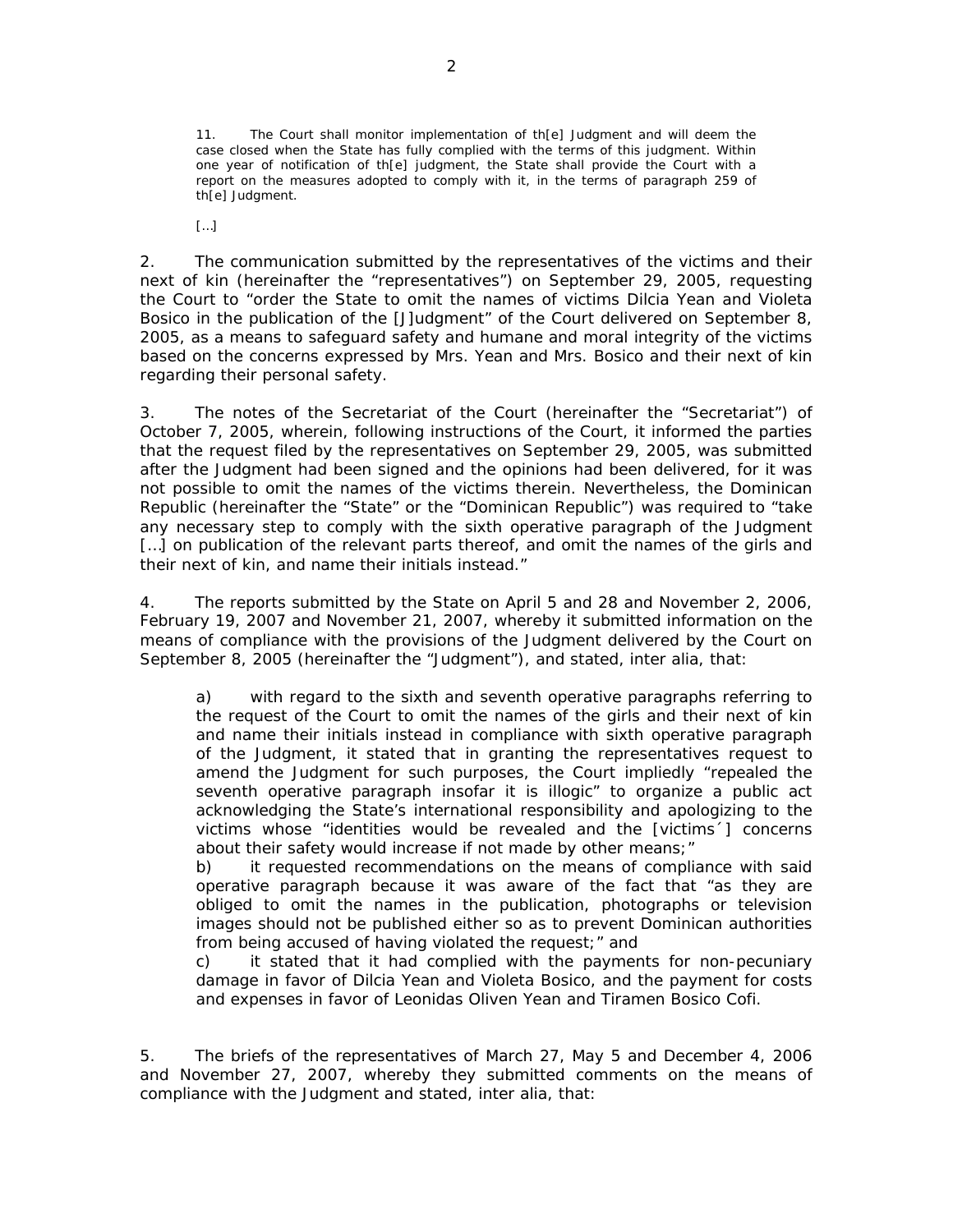a) even though two years had elapsed and the terms established by the Court had expired, the Dominican Republic failed to adopt measures aimed at complying with unfulfilled operative paragraphs of Judgment of the Court;

b) regarding the sixth operative paragraph, they requested that "[t]he notice of willingness made by the representatives in September, 2005 be deemed ineffective insofar they moved for an omission of the names from the Judgment," said request was granted by the Court in October, 2005;

c) with regard to the seventh operative paragraph, the State had refused to implement the measures aimed at publicly acknowledging its international responsibility and apologizing to the victims; it had also failed to contact them to effectively make the public acknowledgment of state responsibility. They also pointed out that the State had made an interpretation that implied a failure to assume its obligation to comply with the seventh operative paragraph and requested the Court to recall the State that compliance with the obligation to acknowledge its international responsibility and apologize to the victims necessarily implies the participation of the victims, their next of kin and representatives;

d) as concerns the payments ordered as compensation, they were able to verify the information submitted by the State as they were present when payments were made. They also noted that no interest was either paid or claimed despite it had accrued for almost six months since expiration of the term for compliance with said obligation; and

e) regarding the adoption of domestic legal measures, they considered that, as two years had elapsed and the eighth operative paragraph of the Judgment remained unfulfilled, the likelihood of a legal reform of the procedure and requirements for acquiring Dominican nationality based on late declaration of birth being implemented was low.

6. The briefs submitted by the Inter-American Commission on Human Rights (hereinafter the "Commission" or the "Inter-American Commission") on May 19 and December 18, 2006, and November 27, 2007, whereby it presented comments on the means of compliance with the Judgment and stated, *inter alia*, that:

a) the State failed to comply with its obligation to publish the facts and operative paragraphs of the Judgment as ordered by the Court in the sixth operative paragraph of the Judgment. As a consequence, it requested the Court to recall the State its obligation to comply therewith;

b) it did not agree with the interpretation made by the State of the seventh operative paragraph of the Judgment. The communication whereby the Court requested the State to afford certain confidentiality to the names of the victims and their next of kin is very clear in that it requested that the names of the victims and their next of kin be omitted in the publication of the relevant parts of the Judgment, but this does not prevent it from organizing a public act to acknowledge its international responsibility and apologizing to the victims and their next of kin;

c) it acknowledged the statements of the State regarding payment of the compensations for non-pecuniary damage and reimbursement of costs and expenses made on February 15 and March 21, 2007. It also beheld with satisfaction that the orders of the Court under ninth and tenth operative paragraph of the Judgment had been complied with; and

d) it was awaiting further reports from the State on compliance with the remaining obligations set out in the Judgment.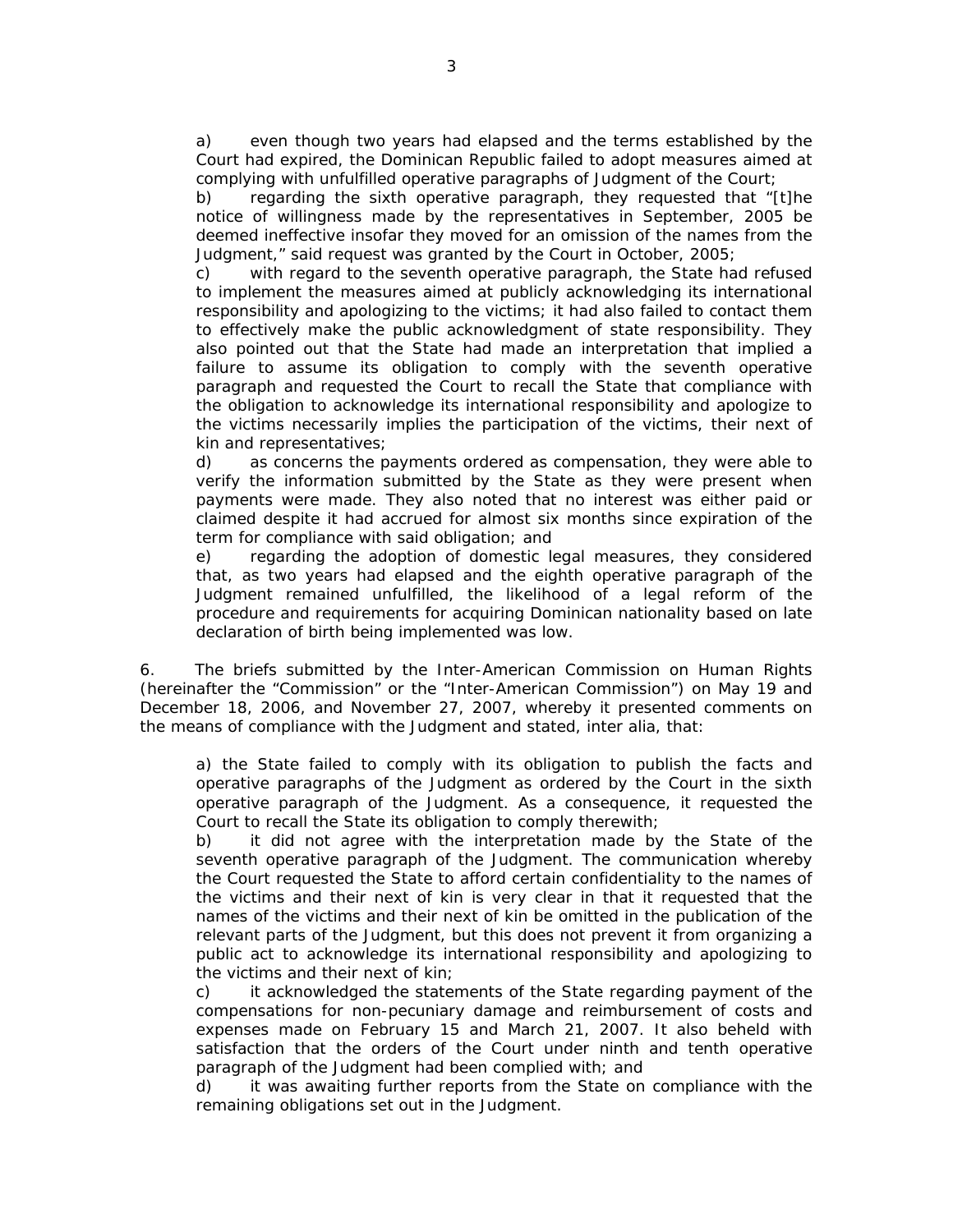#### **CONSIDERING:**

1. That the Dominican Republic is a State Party to the American Convention on Human Rights (hereinafter the "American Convention" or the "Convention") since April 19, 1978 and accepted the binding jurisdiction of the Court on March 25, 1999.

2. That monitoring compliance with its decisions is a power inherent in the judicial functions of the Court.

3. That on September 8, 2005, the Court delivered the Judgment on preliminary exceptions, merits, reparations, and costs in the instant case (*supra* first Having Seen paragraph).

4. That, pursuant to Article 68(1) of the American Convention, "[t]he States Parties to the Convention undertake to comply with the judgment of the Court in any case to which they are parties." For such purpose, States are required to guarantee implementation of the Court's rulings at the domestic level.<sup>[1](#page-3-0)</sup>

5. That, given the final and not-subject-to-appeal nature of the Court's judgments, as established in Article 67 of the American Convention, said Judgments are to be promptly and fully complied with by the State. $2$ 

6. That the obligation to comply with the decisions of the Court conforms to a basic principle of the law of international responsibility of the States, as supported by international case law, under which States are required to comply with the international treaty obligations in good faith *(pacta sunt servanda)* and, as previously held by the Court and provided for in Article 27 of the Vienna Convention on the Law of Treaties of 1969, States cannot invoke their domestic legislation to escape their pre-established international responsibility. The treaty obligations of States Parties are binding on all State powers and organs.<sup>[3](#page-3-2)</sup>

7. That the States Parties to the American Convention are required to guarantee compliance with the provisions thereof and secure their effects (*effet utile*) at the domestic law level. This principle applies not only in connection with the substantive provisions of human rights treaties (i.e. those dealing with the protected rights) but

<span id="page-3-0"></span> $\overline{a}$ <sup>1</sup> *Cf. Case of Baena-Ricardo et al. v. Panama*. *Competence*. Judgment of November 28, 2003. Series C No. 104, para. 131; *Case of García-Asto and Ramírez-Rojas v. Peru*. *Compliance with Judgment*. Order of July 12, 2007, fourth Considering paragraph, and *Case of Molina-Theissen v. Guatemala*. *Compliance with Judgment*. Order of July 10, 2007, second Considering paragraph.

<span id="page-3-1"></span><sup>2</sup>  *Cf. Case of Castillo-Petruzzi*. *Compliance with Judgment*. Order of November 17, 1999. Series C No. 59, second and sixth Considering paragraphs; *Case of García-Asto and Ramírez-Rojas*, *supra* note 1, fifth Considering paragraph; and *Case of Gómez-Palomino. Compliance with Judgment. Order of October*  18, 2007, seventh Considering paragraph.

<span id="page-3-2"></span><sup>3</sup> *Cf.* International Responsibility for the Promulgation and Enforcement of Laws in Violation of the Convention (Arts. 1 and 2 of the American Convention on Human Rights). Advisory Opinion OC-14/94 of December 9, 1994. Series A No. 14, para. 35; *Case of Baena-Ricardo et al. v. Panama. Compliance with Judgment*. Order of the Inter-American Court of Human Rights of November 22, 2002, third Considering paragraph; *Case of García-Asto and Ramírez-Rojas, supra* note 1, sixth Considering paragraph; and *Case of Molina-Theissen, supra* note 1, third Considering paragraph.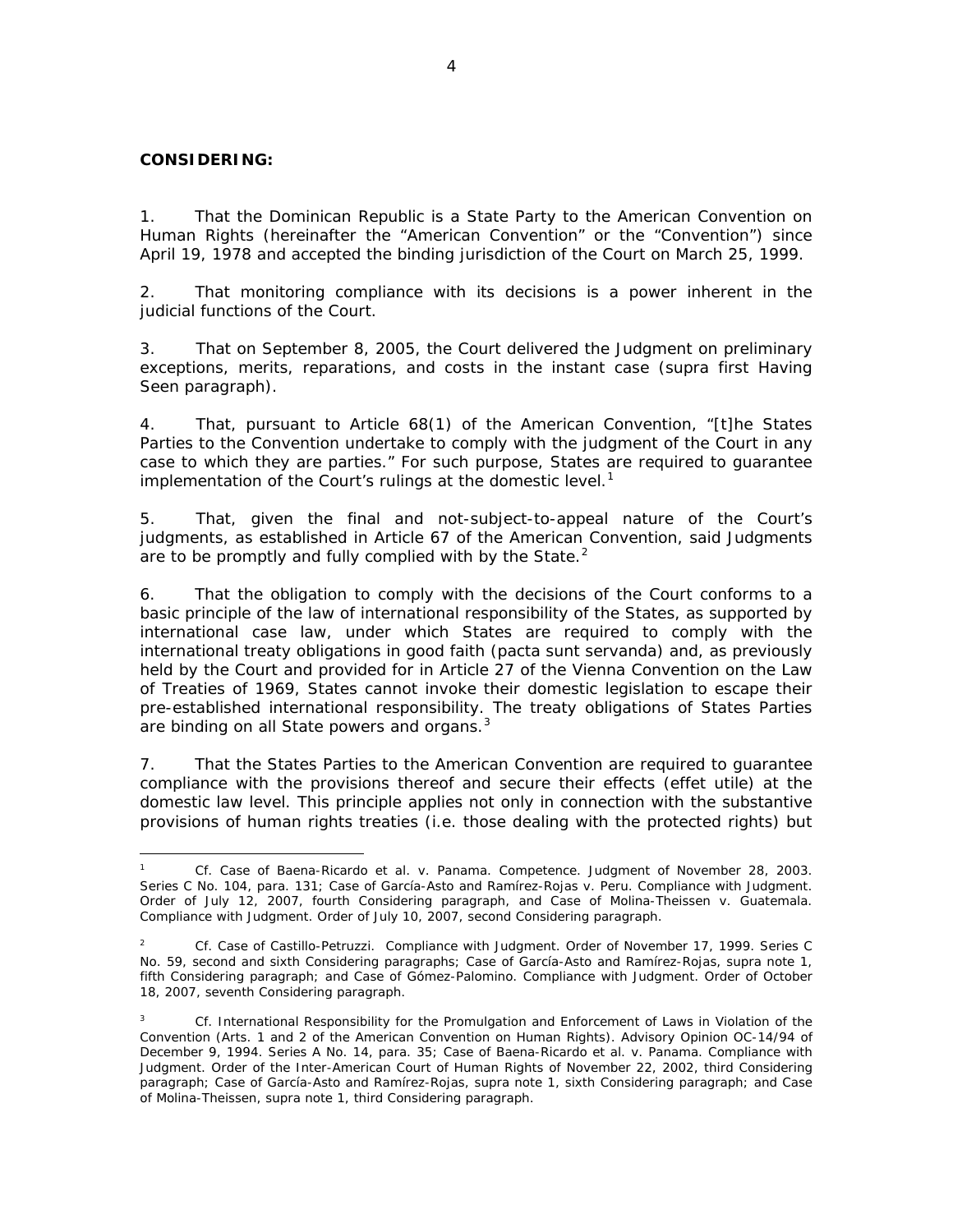also in connection with procedural rules, such as the ones concerning compliance with the decisions of the Court. Such obligations are to be interpreted and enforced in a manner such that the protected guarantee is truly practical and effective, considering the special nature of human rights treaties.<sup>[4](#page-4-0)</sup>

> \* \* \*

8. That with regard to the publication of the Judgment delivered by the Court on September 8, 2005, in consideration of the statements made by the State and the Commission, as well as the statements of the representatives whereby they requested that "the[ir] notice of willingness made in September, 2005 be deemed ineffective in full" (*supra* forth, fifth and sixth Having Seen paragraphs), this Court reminds that the State should proceed with the ordered publication at least once in the official gazette and in another newspaper with national circulation in the Dominican Republic, as required under the sixth operative paragraph of said Judgment (*supra* first Having Seen paragraph). Therefore, the statements made in the communication dated October 7, 2005 are deemed ineffective. (*supra* third Having Seen paragraph).

9. That with regard to the seventh operative paragraph of the Judgment delivered by the Court on September 8, 2005, which refers to the obligation of the State to organize a public act acknowledging its international responsibility and apologizing to the victims, in light of the considerations made by the State (*supra*  fourth Having Seen paragraph) and the comments made by the representatives and the Commission (*supra* fifth and sixth Having Seen paragraphs), this Court considers that the State should organize a public act to acknowledge its international responsibility and apologize to the victims under the provisions of the abovementioned Judgment of the Court (*supra* first Having Seen paragraph).

10. That the State informed it had complied with the payments ordered under the Judgment of September 8, 2005 in regards to non-pecuniary damage, as well as costs and expenses (*supra* fourth Having Seen paragraph). To this regard, the representatives pointed out that they had verified the information submitted by the State on the payments ordered as compensation (*supra* fifth Having Seen paragraph), and the Commission beheld with satisfaction that the orders of the Court had been complied with (*supra* sixth Having Seen paragraph). Consequently, the Court deems fulfilled the ninth and tenth operative paragraphs of the Judgment.

11. That the Court considers it imperative that the State furnishes additional updated information on the following obligations in order to determine if they have been effectively and fully complied with:

a) Publication, at least once, in the official gazette and in another newspaper with national circulation in the Dominican Republic both the section entitled "Proven Facts", without the corresponding footnotes, and of the operative paragraphs of the […] Judgment (*sixth operative paragraph of the Judgment delivered on September 8, 2005*);

 $\overline{a}$ 

<span id="page-4-0"></span><sup>4</sup> *Cf. Case of Ivcher-Bronstein v. Peru*. Competence. Judgment of September 24, 1999. Series C No. 54, para. 37; *Case of Gómez-Palomino, supra note 1*, third Considering paragraph, and *Case of García-Asto and Ramírez-Rojas, supra* note 1, seventh Considering paragraph.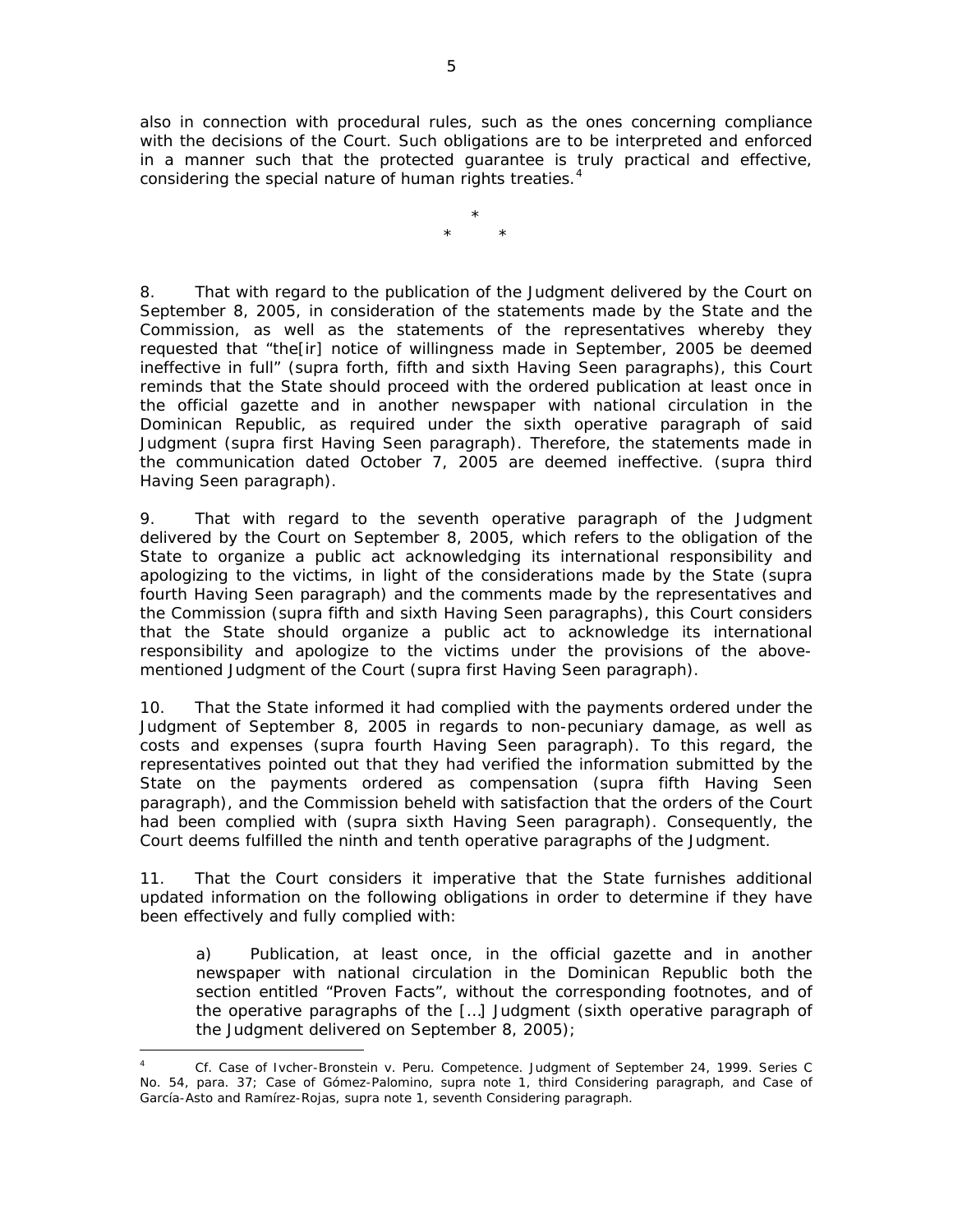b) Organization of a public act acknowledging the international responsibility of the State and apology to the victims Dilcia Yean and Violeta Bosico, and to Leonidas Oliven Yean, Tiramen Bosico Cofi and Teresa Tucent Mena, with the participation of state authorities, the victims and their next of kin, as well as the representatives, disseminated in the media (radio, press and television), (*seventh operative paragraph of the Judgment delivered on September 8, 2005*); and

c) Adoption by the State within its domestic law, in accordance with Article 2 of the American Convention, of legislative, administrative and any other measures needed to regulate the procedure and requirements for acquiring Dominican nationality based on late declaration of birth (*eighth operative paragraph of the Judgment delivered on September 8, 2005*).

## **AND THEREFORE:**

## **THE INTER-AMERICAN COURT OF HUMAN RIGHTS,**

by virtue of its authority to monitor compliance with its own decisions pursuant to Articles 33,  $62(1)$ ,  $62(3)$ ,  $65$ ,  $67$ , and  $68(1)$  of the American Convention on Human Rights, 25(1) and 30 of its Statute, and 29(2) of its Rules of Procedure,

## **DECLARES:**

1. That the State has fully complied with the payments ordered as compensation for non-pecuniary damage in favor of Dilcia Yean and Violeta Bosico, as well as for costs and expenses in favor of Tiramen Bosico Cofi and Leonidas Olive Yean, ordered by the Court in the ninth and tenth operative paragraphs, respectively, of the Judgment delivered by the Inter-American Court of Human Rights on September 8, 2005 in the instant case.

2. That it will keep open the proceeding for monitoring compliance with the following obligations pending fulfillment in the instant case:

a) To publish, at least once in the official gazette and in another newspaper with national circulation in the Dominican Republic, both the section entitled "Proven Facts", without the corresponding footnotes, and also the operative paragraphs of the Judgment *(sixth operative paragraph of the Judgment)*;

b) To organize a public act acknowledging its international responsibility and apologize to the victims Dilcia Yean and Violeta Bosico, and to Leonidas Oliven Yean, Tiramen Bosico Cofi and Teresa Tucent Mena, with the participation of state authorities, the victims and their next of kin, as well as their representatives, and to disseminate it in the media (radio, press and television) (*seventh operative paragraph of the Judgment)*.

c) To adopt within its domestic legislation, in accordance with Article 2 of the American Convention, the legislative, administrative and any other measures needed to regulate the procedure and requirements for acquiring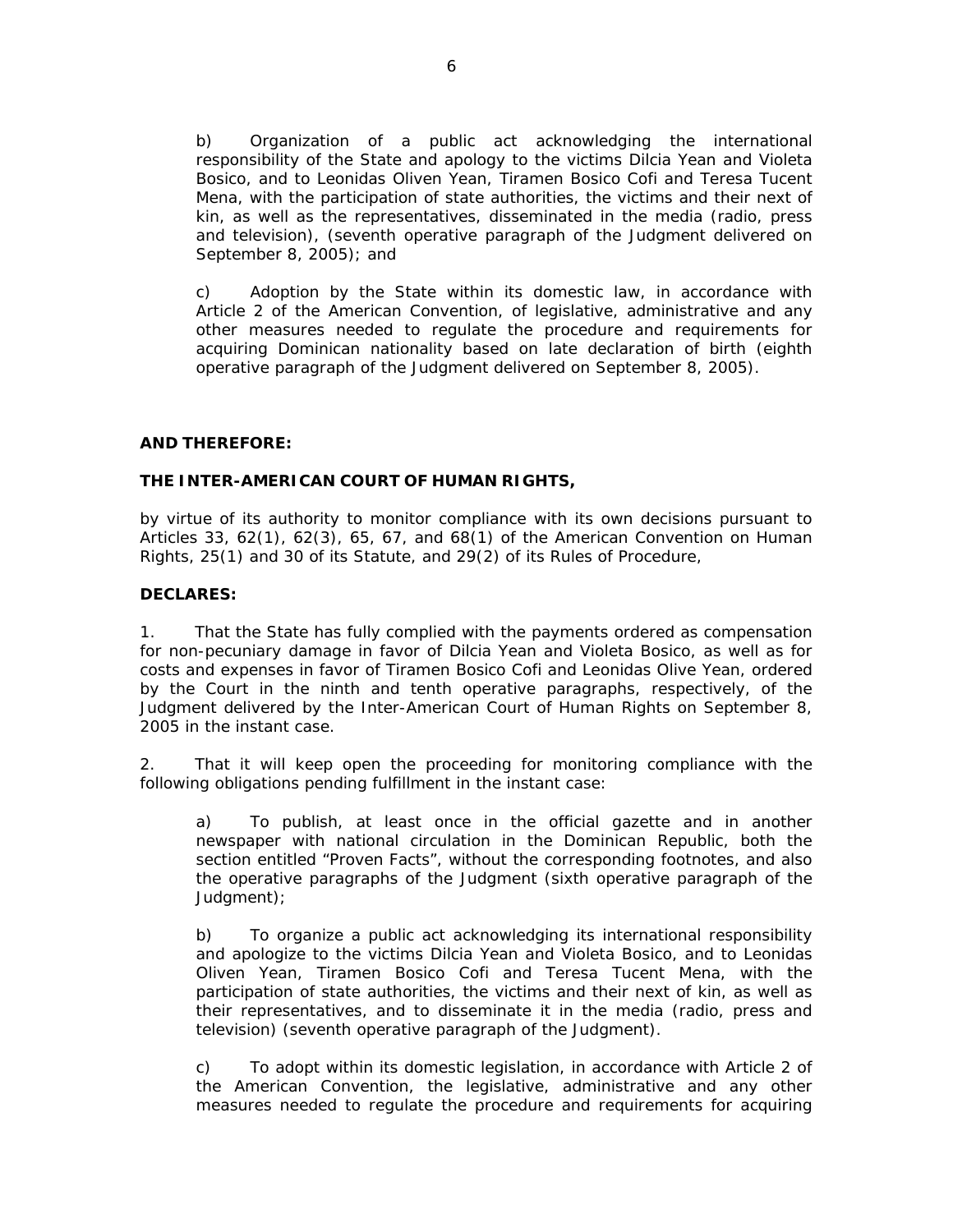Dominican nationality based on late declaration of birth (*eighth operative paragraph of the Judgment)*.

## **AND DECIDES:**

1. To call upon the State to adopt such measures as may be necessary to promptly, effectively, and fully comply with the measures of reparation pending compliance ordered by the Court in the Judgment on preliminary exceptions, merits, and reparations and costs of September 8, 2005, as established in Article 68(1) of the American Convention on Human Rights.

2. To request that the State submit a report to the Inter-American Court of Human Rights, no later than by April 4, 2008, specifying all such measures as may have been adopted to fully comply with the reparations ordered by this Court and which are pending fulfillment, in accordance with the provisions of the eleventh Considering paragraph and the second declarative paragraph herein.

3. To request the representatives of the victims and their next of kin and the Inter-American Commission on Human Rights to submit their observations on the State's report referred to in the preceding operative paragraph, within a period of four and six weeks, respectively, as from the date of receipt of the report.

4. To continue monitoring those issues addressed in the Judgment on preliminary exceptions, merits, reparations, and costs of September 8, 2005, that are still pending compliance.

5. To request that the Secretariat of the Court notify this Order to the State, the Inter-American Commission on Human Rights and the representatives of the victims and their next of kin.

> Sergio García Ramírez President

Cecilia Medina Quiroga **Manuel E. Ventura Robles** Manuel E. Ventura Robles

Diego García-Sayán Leonardo A. Franco